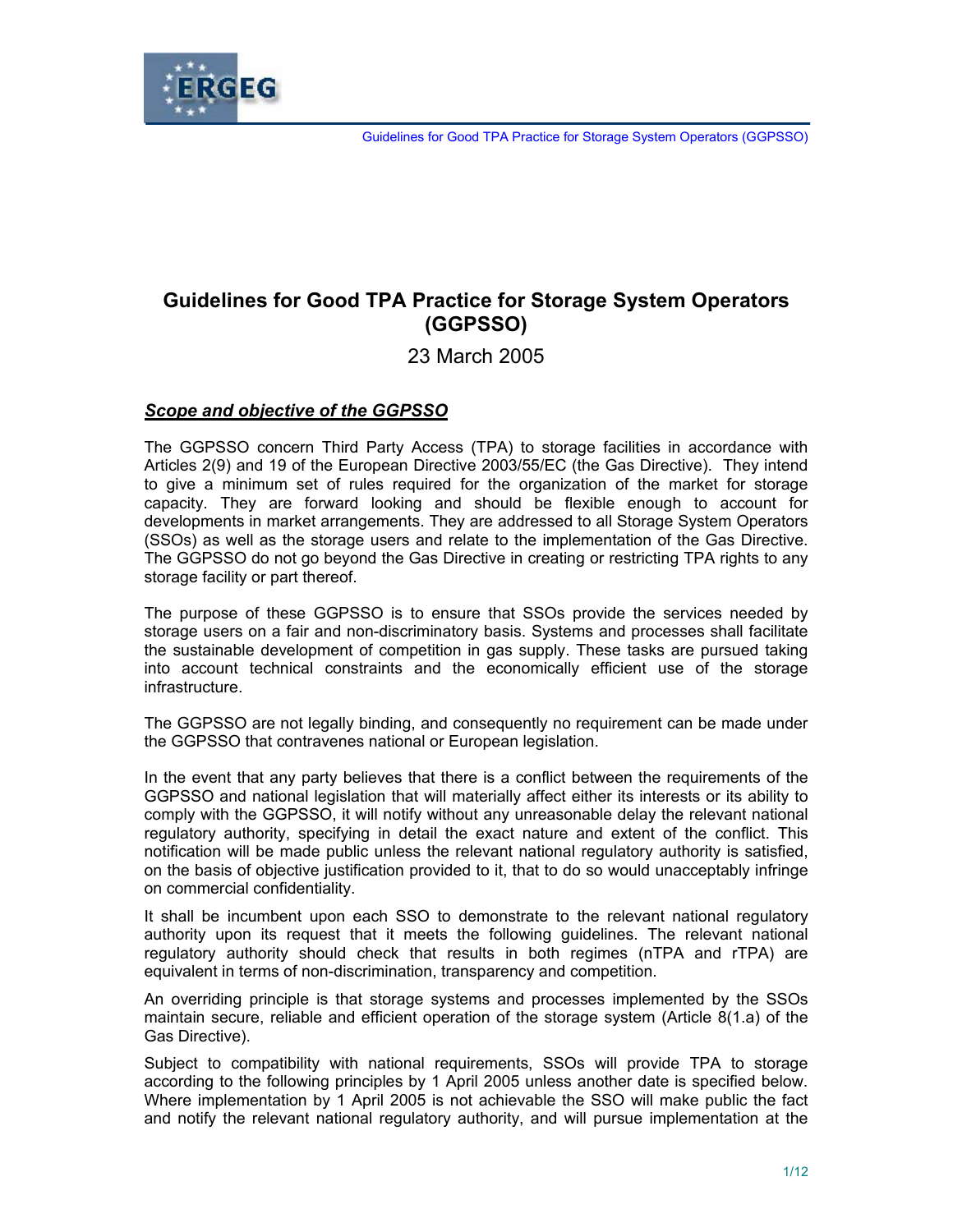

earliest possible date, but in any event not later than the deadlines specified in the relevant sections.

#### *1. Roles and responsibilities of Storage System Operators*

- 1.1. SSOs, be they separate entities, part of a combined operator in the sense of Article 15 of the Gas Directive, or part of a vertically integrated company in the sense of Article 2(20) of the Gas Directive, shall act in accordance with the principles of nondiscrimination, transparency and competition. They are responsible for the provision and management of technical storage capacity, storage services and information as well as the technical integrity and safety of storage facilities.
- 1.2. SSOs shall inter alia:
	- a. operate and maintain under economic conditions secure, reliable and efficient storage facilities;
	- b. offer third party access services on a non-discriminatory and transparent basis to all storage users requesting access to storage, including own affiliated companies, either using standard storage contracts or a storage code, developed by the SSOs in proper consultation with users, and approved or monitored as appropriate by the relevant national regulatory authority;
	- c. aim at accommodating market demand on a non-discriminatory basis, without imposing barriers to customer supply and to trade, whilst granting efficient and competitive access taking into account § 3.4 and 4.2;
	- d. establish rules on the use of capacity aimed at facilitating competitive and efficient use of that storage facility, in particular to discourage storage capacity hoarding. Maximise the use of available capacity and offer unused capacity at least on an interruptible basis, and services according to § 3.3;
	- e. treat commercial information confidentially, especially with regard to any affiliated company, in order to avoid any discrimination between storage users;
	- f. provide in a timely fashion the information required by storage users and transmission system operators;
	- g. co-operate with TSOs through interoperability agreements in order to ensure efficient and secure operation of storage and transportation networks;
	- h. when asking or providing guarantees to storage users with respect to creditworthiness, ensure that these guarantees are non-discriminatory, transparent and proportionate and do not constitute any undue market entry barrier.
- 1.3. In the case of a SSO being part of a vertically integrated company, the SSO should draw up a document setting out all the terms and conditions relating to storage use by the affiliate company to be made available to the relevant national regulatory authority upon request by 1 September 2005. This requirement in no way limits any rights that the relevant national regulatory authority may have under national or European law to require information provision before 1 September 2005.

# **2.** *Role of Storage Users*

2.1. Storage users shall inter alia: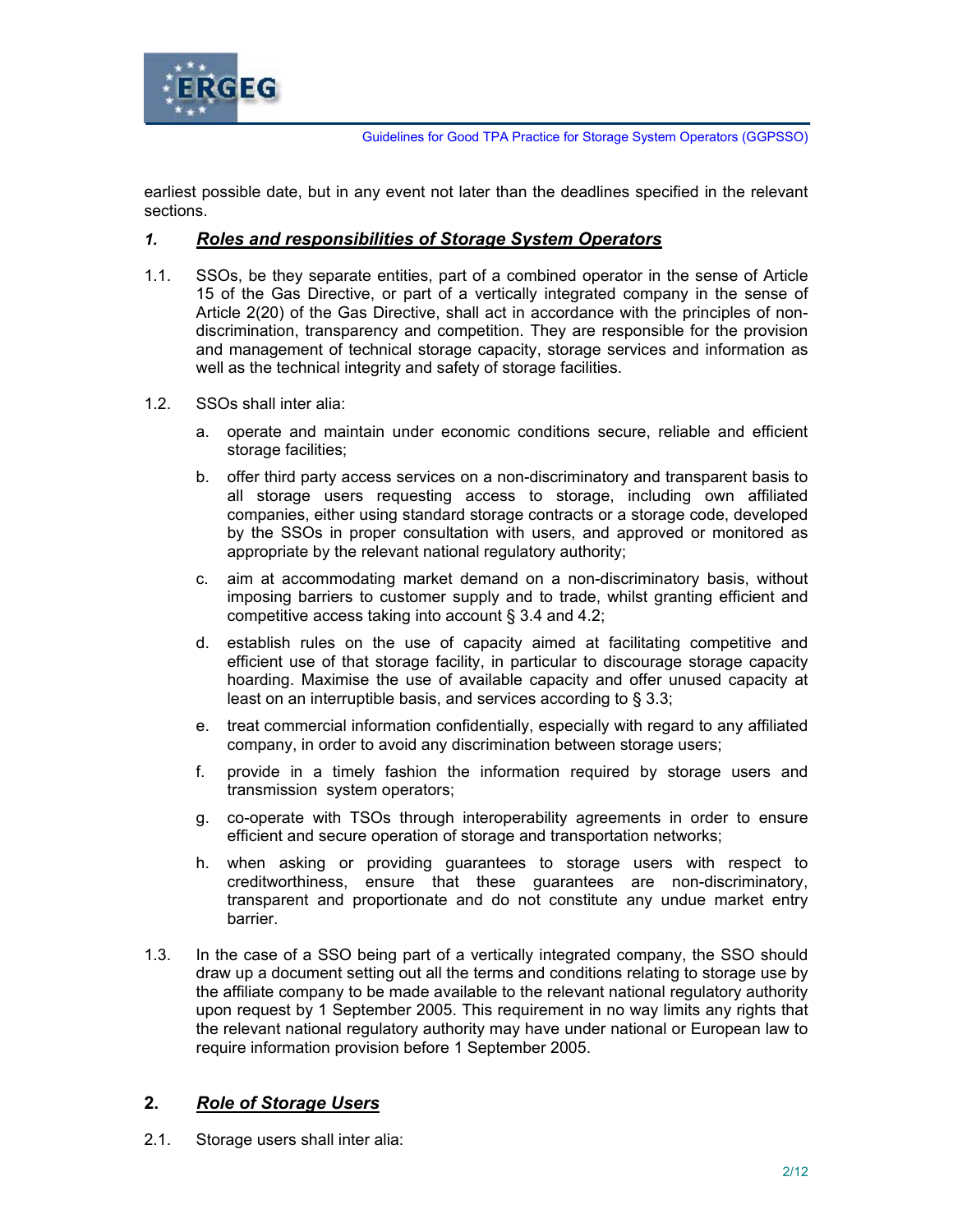

- a. be responsible for making nominations and for providing gas for injection into and accepting gas on withdrawal from storage facilities in accordance with prevailing contractual specifications, technical rules and agreed procedures;
- b. provide all data required that are necessary for the SSO to carry out its duties as specified in the storage code and/or storage contract;
- c. not use capacity rights in a manner that is intended to restrict, distort or prevent competition, for example through capacity hoarding;
- d. put relevant IT in place in order to be able to communicate with SSOs via agreed interfaces and standards.

# **3.** *Necessary TPA services*

- 3.1. Storage capacity not excluded from TPA pursuant to the Gas Directive, when technically and economically necessary for efficient access to the network, shall be offered to storage users on a non-discriminatory basis that facilitates competition and trade. Therefore, the SSO shall offer to storage users the technical storage capacity, excluding the portion used for production operations and capacities reserved exclusively for transmission system operators in carrying out their functions, according to rules made transparent by the relevant national regulatory authority. Exclusion of storage capacity from TPA shall be approved or monitored by the relevant national regulatory authority.
- 3.2. Any storage capacity needed for any PSO should be offered on a TPA basis; requirements of non discrimination still apply. Depending on national law, if a party is responsible for PSOs, it shall demonstrate upon request to the relevant national regulatory authority that their requested capacity reservation is no more than what is required to satisfy the relevant PSO.
- 3.3. The SSO shall offer to storage users the storage capacity in a way that facilitates competitive, non-discriminatory, and efficient access to best meet storage users' needs and that facilitates trade in storage services in secondary markets. Specifically the SSO shall offer in the primary market, pursuant to its responsibilities under § 1, a menu of services, including the following:
	- a. bundled services (SBU) of space and injectability/deliverability with determined technical ratios and with an appropriate size;
	- b. unbundled services supplementing SBUs at least for available storage capacity at the beginning of the storage year;
	- c. long-term ( $\geq 1$  year) and short-term services (<1 year) down to a minimum period of one day;
	- d. both firm and interruptible storage services. The price of interruptible services may reflect the probability of interruption.
- 3.4. Services offered under § 1 and § 3.3 shall:
	- a. be developed with proper consultation with storage users to take into account market demand;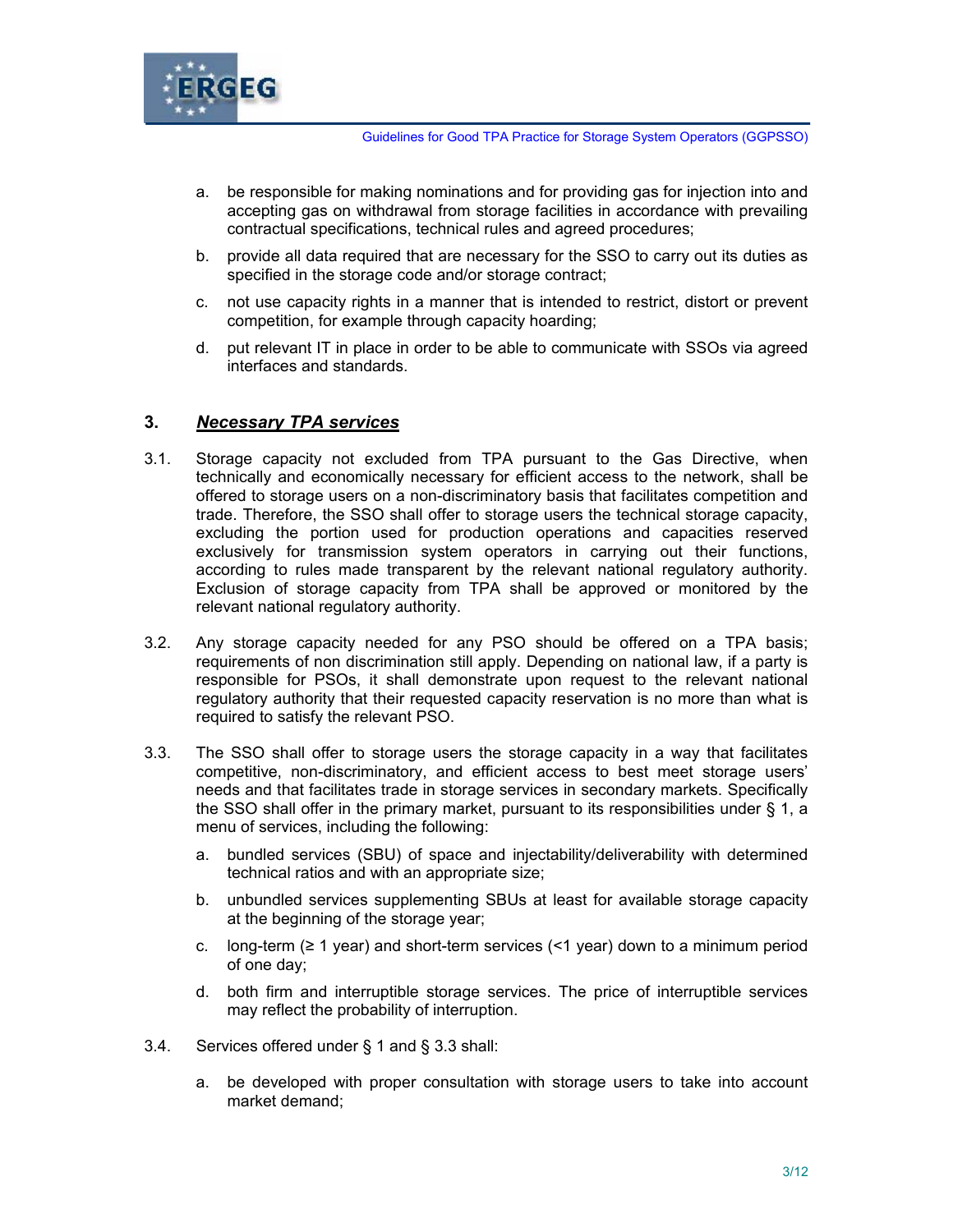

- b. take into account storage technical constraints and the economically efficient use of the storage infrastructure. Any limitation on the offer of services on the grounds of these criteria should be made public under the process of 3.4.a and be duly substantiated.
- 3.5. Where compatible with the balancing regime of the interconnected gas transportation system, the SSO shall offer a service which includes an obligation to allocate the gas which has been nominated, including deemed nominations, if the nomination has been accepted by the SSO.
- 3.6. SSOs shall offer services that are consistent with the use of the interconnected gas transportation systems and facilitate easy access through cooperation with the TSO, in compliance with § 10.
- 3.7. If consistent with PSOs, taking into account technical constraints and the economically efficient use of the storage infrastructure, all services shall be offered without restriction on the starting date and the prevailing physical flow and without any unjustified additional costs in compliance with  $\S$  7. Subject to the same constraints, injection and withdrawal of gas should, in principle, be possible at any time.
- 3.8. Limits on the required minimum size of storage capacity rights shall be justified on the basis of technical constraints and permit smaller storage users to gain access to storage services. Storage users should be allowed to pool their nominations with each other with a view to overcome potential technical capacity thresholds. Moreover there should be no undue restrictions based on historical patterns.
- 3.9. The SSO should develop information systems and electronic communication to provide adequate data to storage users and to simplify transactions (such as nominations, capacity booking and transfer of capacity rights between storage users). The SSO shall respond to storage users in a time frame compatible with the storage users' reasonable commercial needs.
- 3.10. Each SSO shall meet the following timetable:

3.1, 3.2, 3.3.a, 3.3.c (long term), 3.4, 3.5, 3.6, 3.7 and 3.8: 1 April 2005; 3.3.b, 3.3.c (short term), 3.3.d: 1 April 2006; 3.9: 1 April 2005. Where substantial IT developments are necessary, implementation should be made no later than: 1 April 2006.

#### **4.** *Storage capacity allocation and congestion management*

- 4.1. Storage capacity allocation mechanisms and congestion management procedures shall:
	- a. facilitate the development of competition and liquid trading of storage capacity and be compatible with market mechanisms including spot markets and trading hubs while being flexible and capable of adapting to evolving market circumstances and discourage hoarding;
	- b. take into account the integrity and the maintenance of the storage system concerned as well as security of supply where relevant legal rules are incumbent upon the SSO;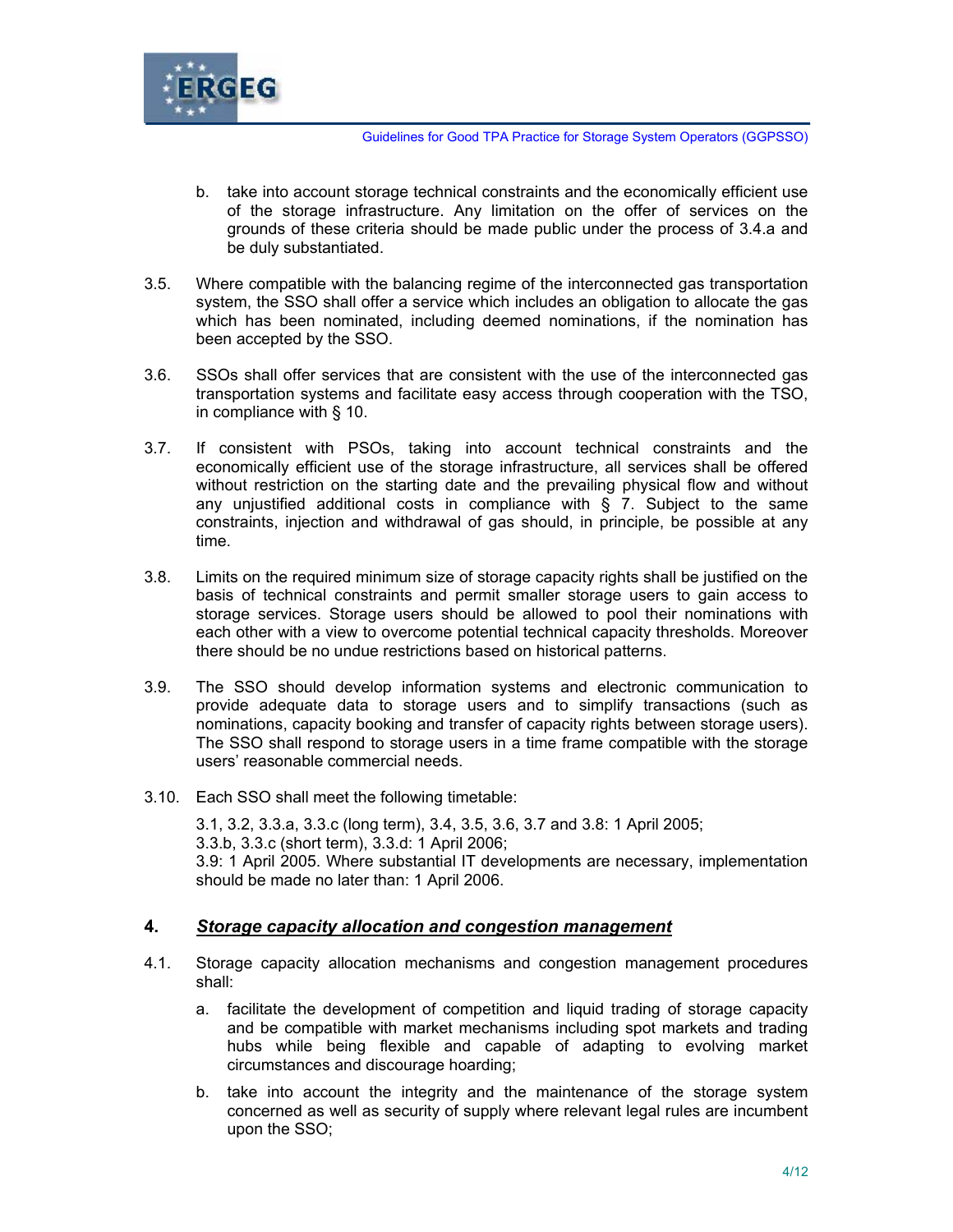

- c. not create undue barriers to market entry and not prevent market participants, including new market entrants and companies with a small market share, from competing effectively;
- d. ensure the maximum availability and efficient use under economic and nondiscriminatory conditions of technical storage capacity;
- e. be subject to consultation with storage users.
- 4.2. In case of congestion:
	- a. non discriminatory, market-based solutions shall be applied by the SSO or by the relevant national regulatory authority, where appropriate;
	- b. alternative solutions such as pro-rata mechanisms may be considered if they ensure equivalence in terms of non-discriminatory and competitive access;
	- c. the SSO or the relevant national regulatory authority shall appropriately balance the portion of storage capacity contracted under long-term contracts and short term contracts, with the aim of promoting effective competition.
- 4.3. In no circumstances should the provisions of § 4.1 and 4.2 prevent customers from changing suppliers at any time of the year.
- 4.4. The SSO shall actively endeavour to discourage hoarding and facilitate re-utilisation and trade of storage capacity by all reasonable means, including at least the offer on an interruptible basis of all unused capacity (e.g. day-ahead release of non-nominated injectability and deliverability).
- 4.5. If, in spite of all measures aimed at preventing capacity hoarding, capacity remains unused and significant and prolonged contractual congestion occurs, the relevant national regulatory authority may according to national law introduce measures to ensure the efficient functioning of the market, including the efficient use of storage capacity.

#### **5.** *Confidentiality requirements*

- 5.1. SSOs should take steps to ensure appropriate arrangements are in place to protect the confidentiality of information, at least including that:
	- a. commercially sensitive information from storage users' account remains confidential. Databases related to storage operations should be kept separate. New IT systems being developed in vertically integrated undertakings should be developed separately for the storage business;
	- b. no information available to the SSO concerning its storage business shall be passed to other parts of any affiliate of the company in advance of being provided to all market participants; staff working for any affiliate business (e.g. supply) must have no access to information which could be commercially advantageous, such as details on actual or potential storage users, and is not made available to all market parties. The arrangements to implement this requirement should include a code of conduct for staff and a compliance programme, supervised by a Compliance Officer;
	- c. if supply and storage are part of an integrated company, regardless of the internal structure of the company, or when there are no separate computer systems, specific confidentiality duties must be clearly defined. It shall be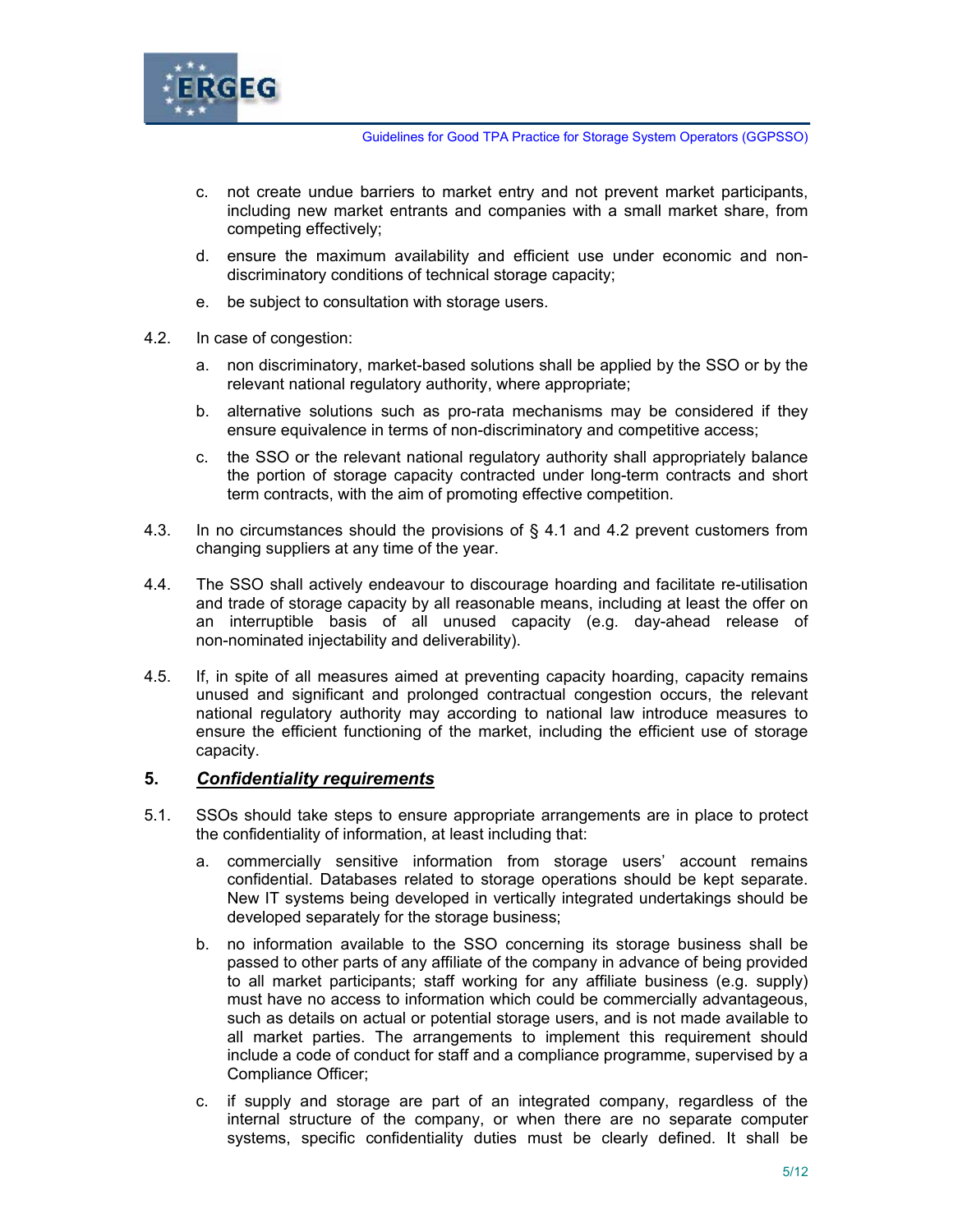

incumbent upon the companies concerned, upon request of the relevant national regulatory authority, to prove an effective establishment of firewalls between the SSO and the supply branch of the vertically integrated company. The arrangements to implement the above requirements should include a code of conduct for staff (including a compliance programme), supervised by a Compliance Officer;

d. cost effective solutions should be implemented to ensure that the SSO and the supply business are not located in the same place. The SSO and the supply business should be located in separate buildings, provided such a measure is proportionate.

## **6.** *Transparency requirements*

- 6.1. SSOs should implement user-friendly systems to make public the information specified below in a timely manner in national language and in English on the Internet. Information shall be disclosed in a meaningful, quantitatively clear and easily accessible way and on a non-discriminatory basis.
- 6.2. Non-confidential information must be provided promptly and on the same time scale to all users on a non discriminatory basis. User(s) may request the SSO not to publish information about the aggregate use of storage if such publication would harm the commercial interest of user(s). In cases of non-publication, the relevant national regulatory authority will, when requested by relevant parties, review the decision not to publish. In doing so it will balance the commercial sensitivity of information against the public interest for transparency. If it considers that the reasons for nonpublication are not proportionate, are unfair, or discriminatory, the relevant national regulatory authority can require that the SSO publishes the information. In any respect, information should always be published by the SSO when three or more storage users have been allocated capacity by virtue of contractual or any other similar arrangements, excluding the portion used for production operations, and excluding capacities reserved exclusively for transmission system operators in carrying out their functions.
- 6.3. The SSO shall notify the relevant national regulatory authority, without any unreasonable delay, where it has not published specific data (e.g. for reasons of costs, to avoid any potential market abuse or to avoid significant harm to their commercial interests). The relevant national regulatory authority can require further details from the SSO, including substantiated reasons, for non-publication. If the reasons for non-publication are not proportionate, are unfair, or discriminatory, the relevant national regulatory authority can require that the SSO publishes the information. In any case, according to article 19(3) of the Gas Directive, the main commercial conditions are to be published. In case of non publication, the information should be made available to the relevant national regulatory authority upon its request.
- 6.4. The following commercial terms should be published on the internet:
	- a. in rTPA, the tariffs and tariff methodologies for each service offered shall be published ex ante. In nTPA, the main commercial conditions including the prices for standard services must be published and updated whenever the SSO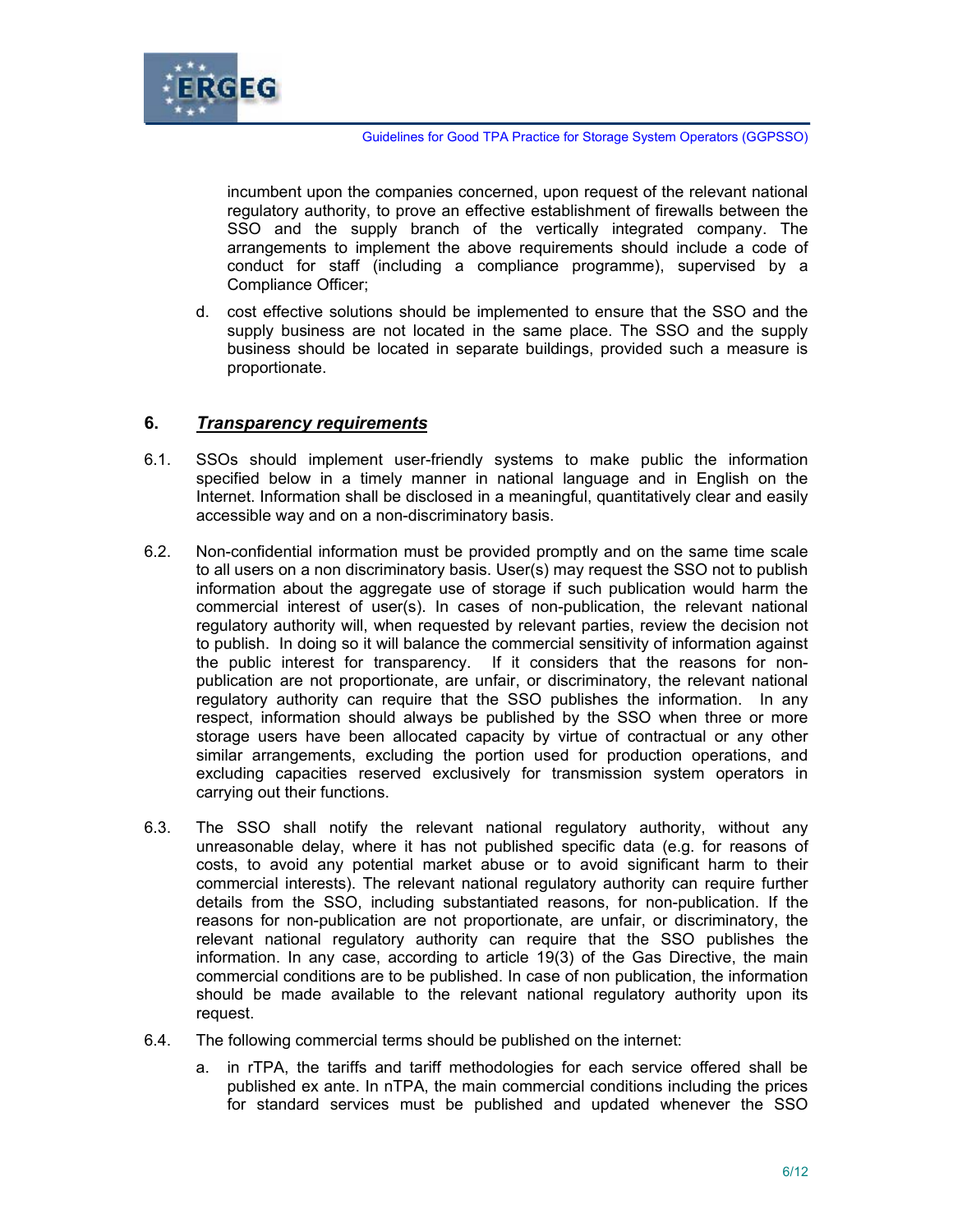

changes them; prices and underlying criteria (if applicable) should be made available to the relevant national regulatory authority at least in case of disputes;

- b. services offered, the storage code (if applicable), the main storage standard conditions for each service outlining the rights and responsibilities of all users (including rules for counter flows during injection or withdrawal and the rules (if any) of storage capacity transfer in case of customer switching);
- c. storage capacity allocation, congestion management and anti-hoarding and reutilization provisions, auction terms where applicable and rules applicable for storage capacity trade on the secondary market vis-à-vis the SSO;
- d. the rules and the charges applicable to storage penalties from storage users and compensation payments from the SSO to storage users.
- 6.5. The following operational information shall be published, for a given storage facility or for a group of storage facilities in the same balancing zone where access is provided to this group, via an online information system (in energy units or normalised cubic meters, according to interoperability criteria) to provide system users with sufficient and timely information in order to gain effective and efficient access to storage facilities:
	- a. technical, available and contracted or held storage capacity (firm and interruptible where applicable);
	- b. for each storage site or group of storage facilities, aggregated inflows and outflows and historical utilization rates at least on a weekly basis for the immediately preceding week;
	- c. user-friendly instruments for calculating charges for a specific service (e.g. a tariff calculator) and for verifying online the level of available and/or unused storage capacity;
	- d. maps indicating the location of their storage facilities and the connecting points of the storage facilities to the relevant network;
	- e. the rules (if any) of transfer of storage capacity and injection and withdrawal capacity in case of customer switching.
- 6.6. The following information shall be published:
	- a. the method of determining available storage capacity and the operational parameters, including the rules of ownership and use of working gas;
	- b. TSO's pre-emptive rights with operational rules and processes attached;
	- c. any storage capacity not available to TPA on the grounds of article 2(9) of the Gas Directive with substantiated reasons.
- 6.7. Information described in § 6.4, 6.5 and 6.6 shall be updated in an appropriately timely fashion.
- 6.8. The SSO shall publish at least once a year, by a pre-announced deadline, all planned maintenance periods that might affect storage users' rights from storage contracts and the corresponding operational information with adequate advance notice. Where unplanned disruptions in access to the storage services occur, the SSO shall ensure current system users are notified of that disruption as soon as possible. During maintenance periods, the SSO shall regularly publish updated information on details,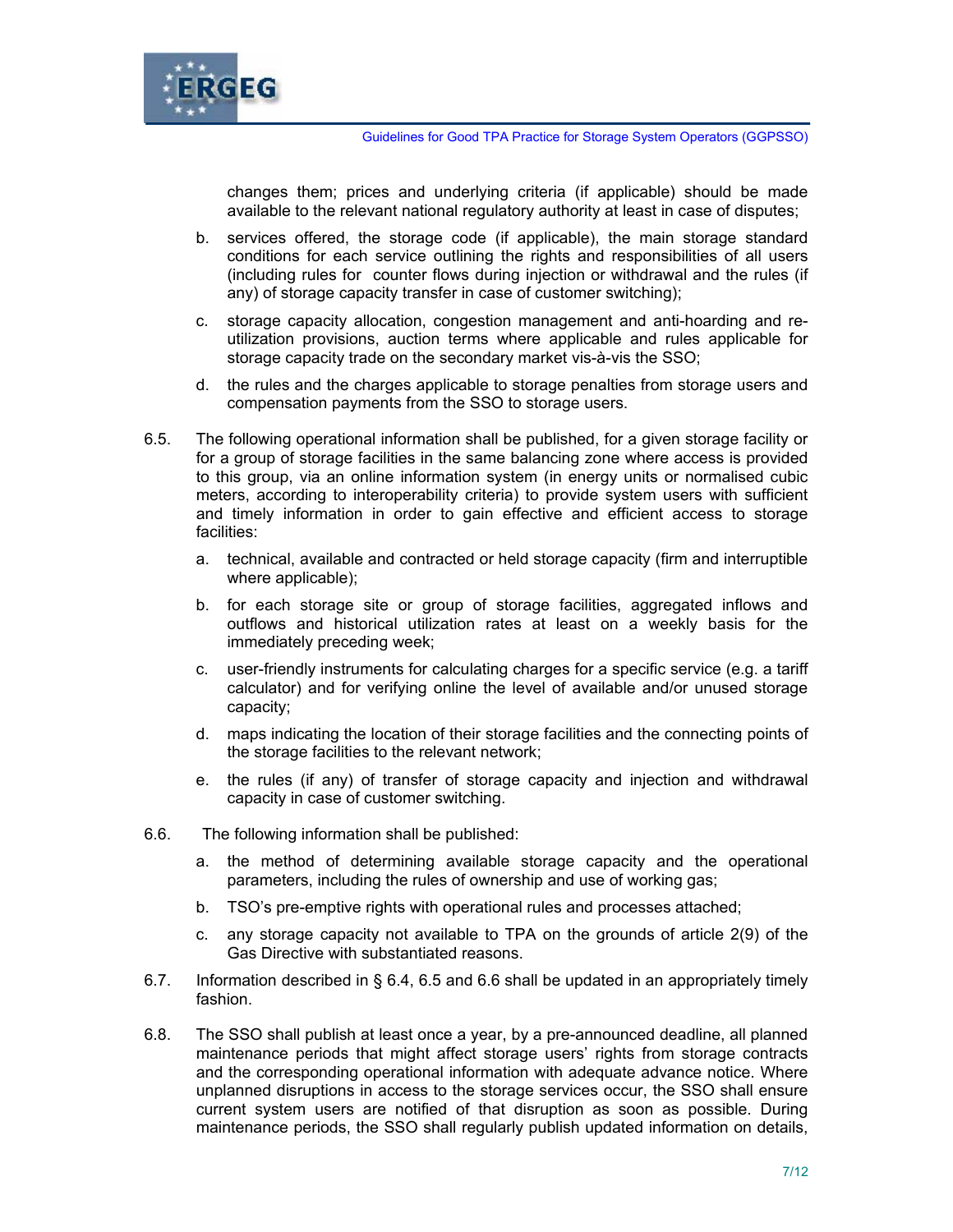

expected duration and effect of the maintenance. The SSO shall maintain and make available upon request to the relevant national regulatory authority and/or to those affected by any disruption information concerning the maintenance and disruptions that have occurred.

- 6.9. Storage users shall not be separately charged for information requests and transactions associated with their contracts according to standard rules and procedures (e.g. nominations). Expenses for requests not linked to general SSO roles and responsibilities and transparency requirements can be separately charged.
- 6.10. SSOs shall meet the deadlines on  $1<sup>st</sup>$  April 2005. Where substantial IT developments are necessary, implementation should be no later than 1 April 2006.

## **7.** *Tariff structure and derivation*

- 7.1. Where regulated, the tariff structure of the SSO should:
	- a. reflect efficiently incurred costs of access to storage facilities including a fair return on investment, both in the case of direct access to a specific storage site and access to a group of storage sites;
	- b. reflect the geological nature of the storage facility or facilities;
	- c. avoid cross subsidies between storage users;
	- d. promote efficient commercialisation and use of storage;
	- e. promote adequate and efficient investments according to users' needs, feasibility and technical constraints;
	- f. be clear and transparent;
	- g. be reviewed on a regular basis taking into account developments in the market; and
	- h. where appropriate, international benchmarking of tariffs may be taken into account and applied in a non-discriminatory manner.
- 7.2. Where negotiated, SSOs shall adopt any charging principles and/or tariff structures compliant with non-discrimination principles (e.g. that shall not restrict market liquidity of storage capacity, create undue barriers to market for new entrants or crosssubsidies between system users). Pursuant to Article 25 of the Gas Directive, in case of disputes, the relevant national regulatory authority shall determine appropriate arrangements. The SSO shall maintain records to enable the relevant national regulatory authority to determine the conditions of access including costs and prices already levied on other users of that facility for the similar services. In nTPA regimes, charges shall:
	- a. be non-discriminatory; prices should be the same for any storage user for the same service contracted for at the same time and under the same conditions; they should only vary subject to adaptations/changes on the grounds of varying circumstances;
	- b. promote efficiency and facilitate competition in the use of storage services;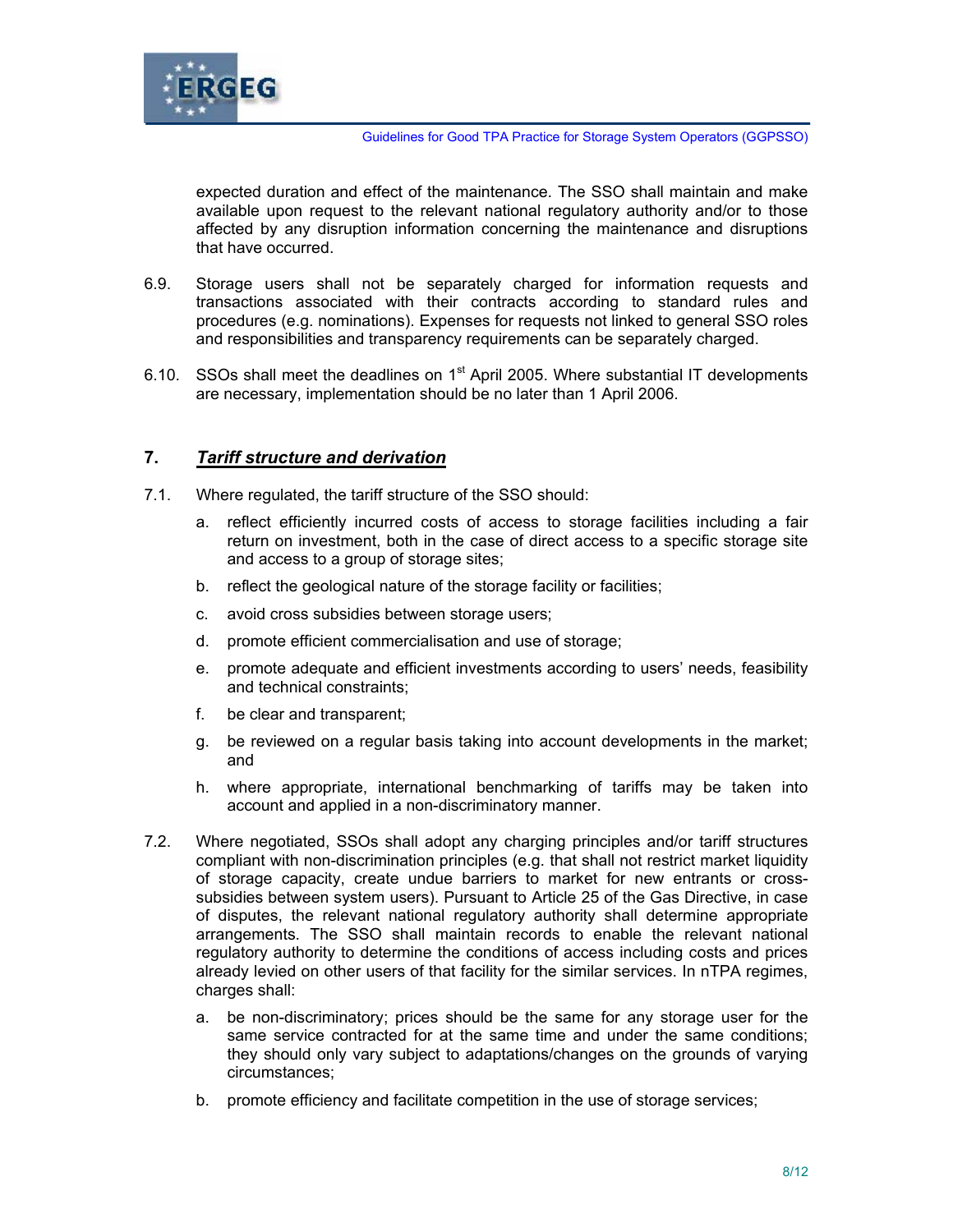

- c. provide for appropriate incentives on new investments according to storage users' needs, feasibility and technical constraints;
- d. be negotiated in a time frame compatible with the storage users' reasonable commercial needs.

## **8.** *Storage penalties*

- 8.1. Storage penalties may be established to ensure that the SSOs and the storage users respect their contractual obligations:
	- a. the SSO may be exposed to storage penalties (such as compensation payment to the storage users) in the event that it fails to fulfil contractual obligations, as set out in the storage code/contract;
	- b. storage users may be exposed to storage penalties (such as overrun and scheduling charges) as an incentive to ensure they nominate and use storage capacity consistently with the capacity rights they have procured either on the primary or secondary market.
- 8.2. Where they are established, storage penalties shall:
	- a. be proportionate and designed in a non-discriminatory and transparent manner, based on objective criteria;
	- b. not hamper the entry of new participants into the market;
	- c. be cost-reflective to the extent possible, whilst providing incentives for the appropriate use of storage capacity.

#### **9.** *Secondary market*

- 9.1. The SSO shall allow and facilitate bundled and unbundled services to be freely tradable between registered users in a secondary market without any undue restrictions, develop standardised contracts and procedures on the primary market to facilitate secondary trade, and recognise the transfer of rights where notified by storage users. SSO must allow the new owner to aggregate such storage capacity with its existing storage capacity operationally as long as it is compatible with the kind of services available on the primary market.
- 9.2. Once there is a market demand SSOs shall provide cost-reflective services (such as an electronic platform or bulletin board) to facilitate secondary storage capacity trading and associated transfer of storage capacity rights between storage users.
- 9.3. SSOs shall meet the following timetable:

1 April 2005: bulletin board without title transfer;

1 April 2006: implementation of the other provisions to allow for title transfer. Where substantial IT developments are needed the implementation of the other provisions shall be no later than 1 December 2006.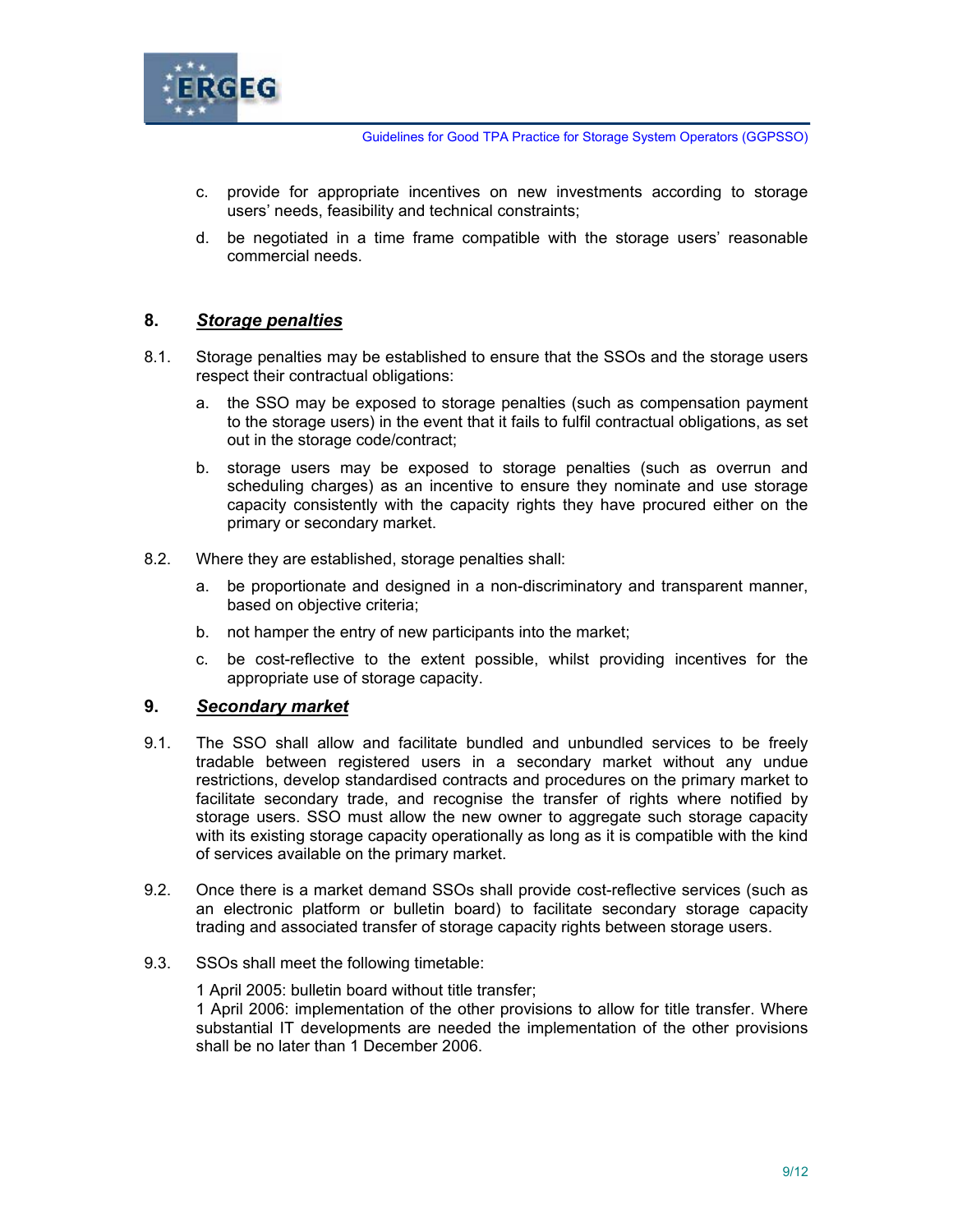

# **10.** *Cooperation with TSOs*

- 10.1. SSOs should co-operate with the TSOs in order to ensure interoperability between both systems, e.g.:
	- a. provide services consistent with those offered by the adjacent TSO and required so as to ensure the efficient use of the interconnected transmission system;
	- b. render operational procedures, such as nomination, compatible with those of the adjacent TSOs;
	- c. ensure re-nomination procedures match market participants' requirements;
	- d. ensure consistency in matching relevant storage arrangements with the balancing requirements of the adjacent transmission system.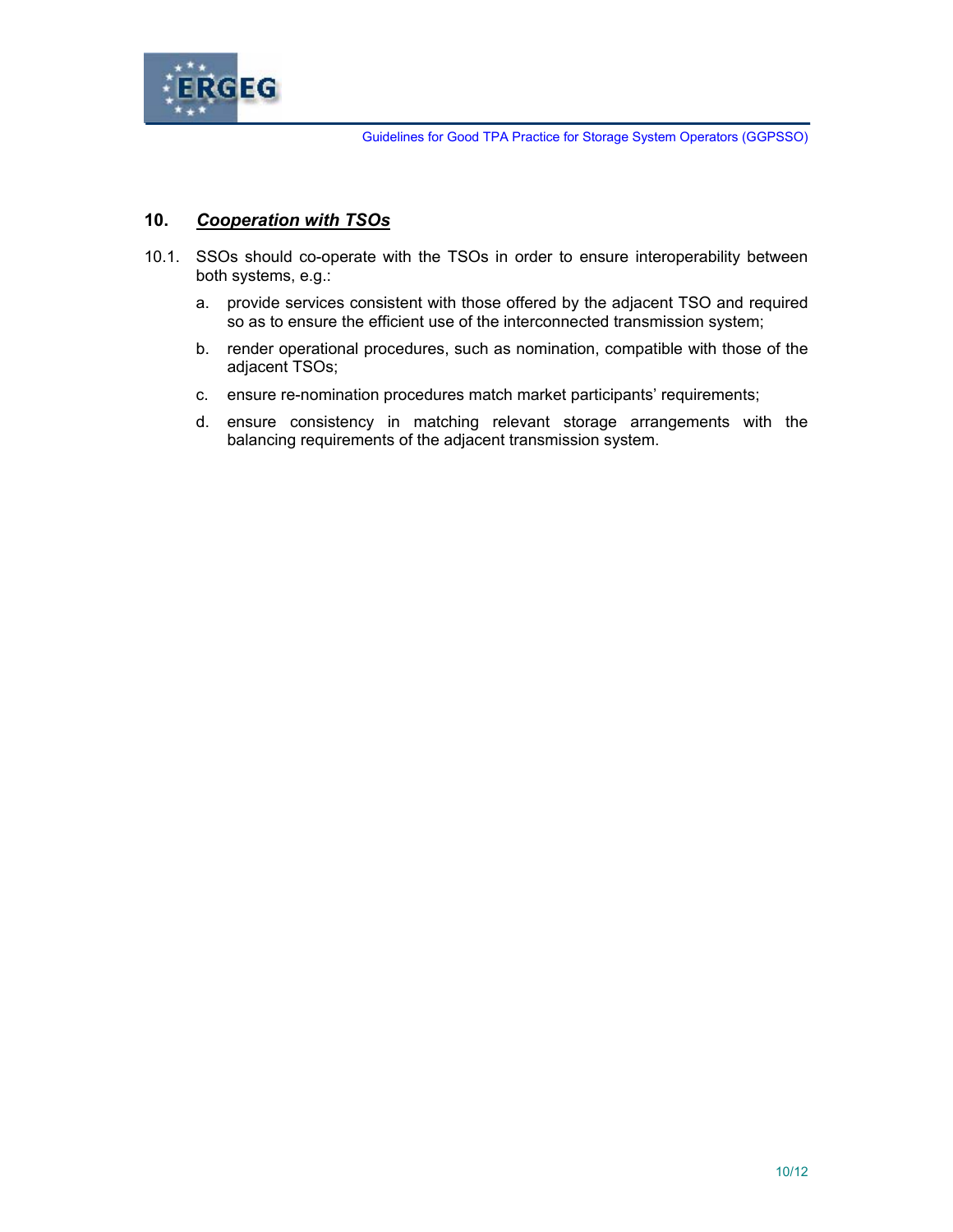

# *Annex: Definitions*

- **1.** Available storage capacity means the part of the technical storage capacity that is not contracted or held by storage users at that moment and still available to the storage users for firm and interruptible services, and is not excluded from TPA under Article 2(9) of the Gas Directive.
- **2.** Deemed nomination is a request for the use of storage capacity which has been made by the storage user or on behalf of it by an agreed third party, for example in relation to national balancing requirements.
- **3.** Deliverability is the amount of gas that can be delivered (withdrawn) from a storage facility per time unit. The deliverability of a given storage facility is variable, and depends on factors such as the amount of gas in the reservoir at any particular time, the pressure within the reservoir, compression capability available to the reservoir, the configuration and capabilities of surface facilities associated with the reservoir, and other factors. In general, a facility's deliverability rate varies directly with the total amount of gas in the reservoir: it is at its highest when the reservoir is most full and declines as working gas is withdrawn.
- **4.** Final customer means customers purchasing natural gas for their own use.
- **5.** Firm capacity is storage capacity contractually guaranteed as uninterruptible by the SSO.
- **6.** Firm services are services offered by the SSO in relation to firm capacity.
- **7.** Injectability is the complement of the deliverability or withdrawal rate. It is the amount of gas that can be injected into a storage facility per time unit. The injection capacity of a storage facility is also variable, and is dependent on factors comparable to those that determine deliverability. By contrast, the injection rate varies inversely with the total amount of gas in storage: it is at its lowest when the reservoir is most full and increases as working gas is withdrawn.
- **8.** Interruptible services are services offered by the SSO, in relation to interruptible storage capacity.
- **9.** Interruptible storage capacity is storage capacity that can be interrupted by the storage system operator according to the conditions stipulated in the storage contract/storage code. The contract/code may specify the permitted duration, frequency and timing of the interruptions. It may also specify the previous notice required and possibly a fee related to the duration of the interruptions.
- **10.** National regulatory authorities are the bodies as assigned by national law with the responsibilities as defined by Article 25 of the Gas Directive.
- **11.** Nomination means the prior reporting by the storage user to the SSO of the actual flow that he wishes to inject into or withdraw from the system.
- **12.** Primary storage market means the market of the storage capacity directly traded by the SSO.
- **13.** PSO means Public Services Obligations.